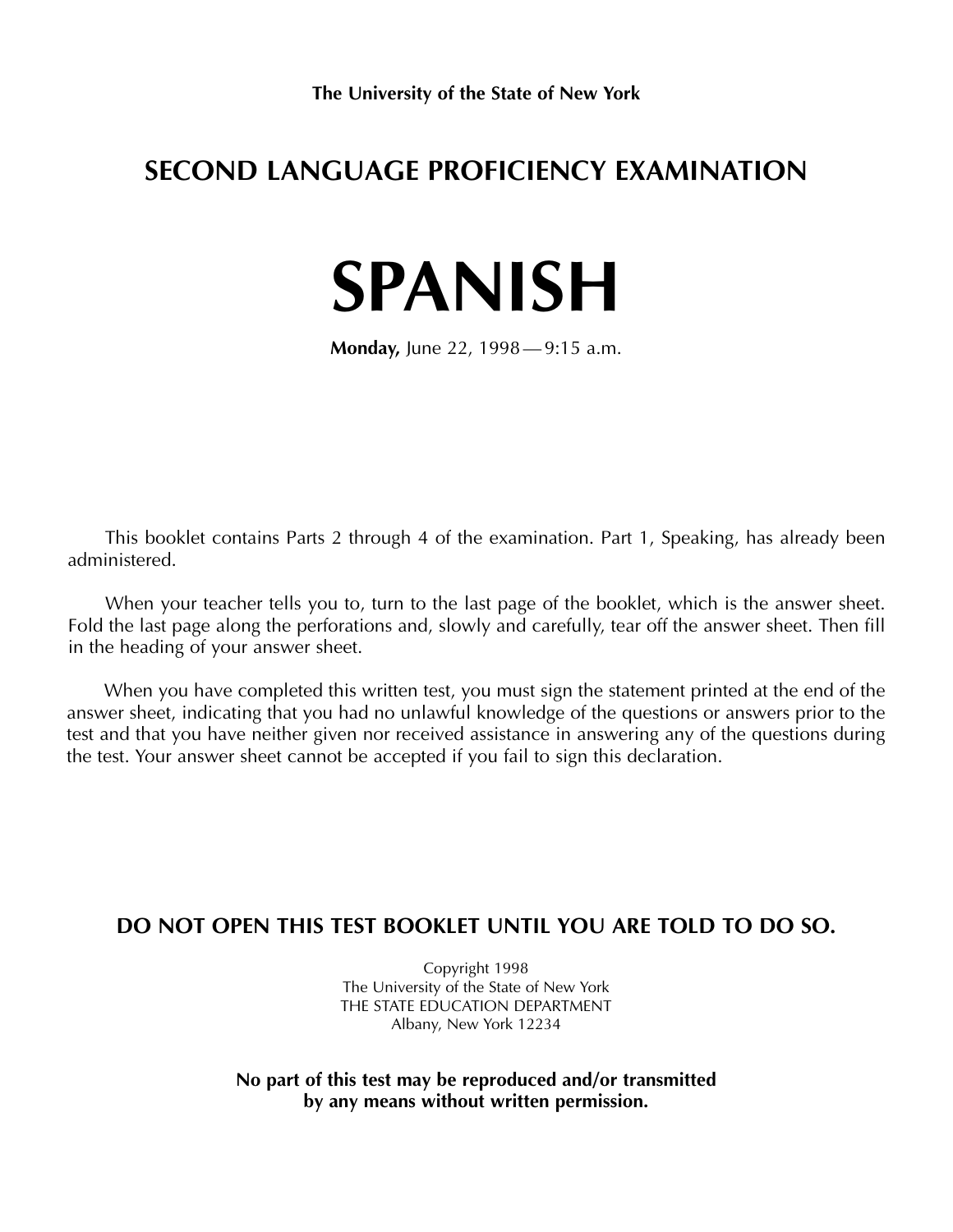#### **Part 2**

#### **Answer all questions in Part 2 according to the directions for Parts 2a, 2b, and 2c.**

#### **Part 2a**

*Directions* (1–10): There are 10 questions in this part. For each question, you will hear some background information in English. Then you will hear a passage in Spanish *twice,* followed by the question in English. Listen carefully. After you have heard the question, read the question and the four suggested answers in your test booklet. Choose the best suggested answer and write its *number* in the appropriate space on your answer sheet.  $[20]$ 

| 1 What is the waiter asking you to do?                                      |                                                                                                                                                                                                                                                                                                                                                                          |                                                                                                                                    | 6 What does your pen pal say about his home?                                                                                                                                                                                                                                                                                                                                                             |  |  |
|-----------------------------------------------------------------------------|--------------------------------------------------------------------------------------------------------------------------------------------------------------------------------------------------------------------------------------------------------------------------------------------------------------------------------------------------------------------------|------------------------------------------------------------------------------------------------------------------------------------|----------------------------------------------------------------------------------------------------------------------------------------------------------------------------------------------------------------------------------------------------------------------------------------------------------------------------------------------------------------------------------------------------------|--|--|
| 3 order dessert<br>4 take your seat                                         |                                                                                                                                                                                                                                                                                                                                                                          |                                                                                                                                    |                                                                                                                                                                                                                                                                                                                                                                                                          |  |  |
|                                                                             |                                                                                                                                                                                                                                                                                                                                                                          |                                                                                                                                    |                                                                                                                                                                                                                                                                                                                                                                                                          |  |  |
| 3 a photo album<br>4 a compact disc                                         | with you?                                                                                                                                                                                                                                                                                                                                                                |                                                                                                                                    |                                                                                                                                                                                                                                                                                                                                                                                                          |  |  |
| 3 If you cannot make the first meeting of this<br>club, what should you do? |                                                                                                                                                                                                                                                                                                                                                                          | 1 He does not have enough money.<br>2 He went shopping earlier in the day.<br>3 He does not like big crowds.<br>4 He has to study. |                                                                                                                                                                                                                                                                                                                                                                                                          |  |  |
|                                                                             |                                                                                                                                                                                                                                                                                                                                                                          |                                                                                                                                    | 3 to a museum                                                                                                                                                                                                                                                                                                                                                                                            |  |  |
|                                                                             |                                                                                                                                                                                                                                                                                                                                                                          |                                                                                                                                    | 4 to the circus                                                                                                                                                                                                                                                                                                                                                                                          |  |  |
|                                                                             |                                                                                                                                                                                                                                                                                                                                                                          |                                                                                                                                    |                                                                                                                                                                                                                                                                                                                                                                                                          |  |  |
|                                                                             | 1 Another train has been added.<br>2 Another train is arriving.<br>3 The train is delayed.<br>4 The train is ready to board.                                                                                                                                                                                                                                             |                                                                                                                                    |                                                                                                                                                                                                                                                                                                                                                                                                          |  |  |
|                                                                             |                                                                                                                                                                                                                                                                                                                                                                          |                                                                                                                                    |                                                                                                                                                                                                                                                                                                                                                                                                          |  |  |
|                                                                             | 2 Which type of gift would be most appropriate<br>1 give your name to Mr. Salerno<br>2 go to the next meeting<br>3 do a project at home<br>4 What is your friend from Spain planning to<br>1 work in a sporting goods store<br>4 visit his favorite teacher<br>5 According to the message, what should you<br>2 see Dr. Lopez tomorrow<br>3 go to the office immediately |                                                                                                                                    | 1 It has a playground.<br>2 It is very big.<br>3 It is close to the city.<br>4 It has a garage.<br>7 Why will your friend <i>not</i> be going shopping<br>8 Where does your friend want to go?<br>1 to the bullfight<br>2 to a concert<br>9 What was just announced?<br>10 What is this announcement about?<br>1 a television special<br>2 a swimming program<br>3 a computer camp<br>4 a weather report |  |  |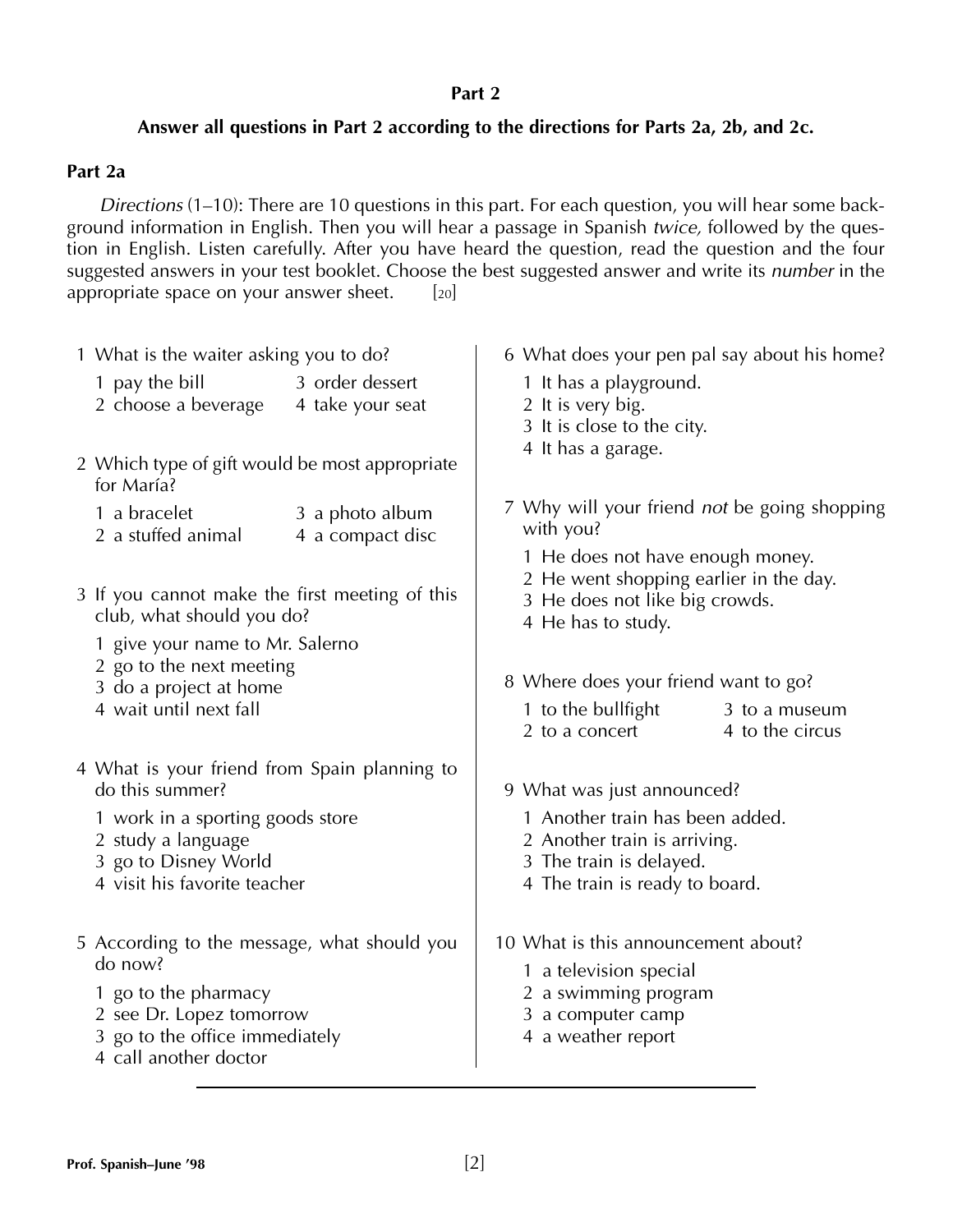#### **Part 2b**

*Directions* (11–15): There are 5 questions in this part. For each question, you will hear some background information in English. Then you will hear a passage in Spanish *twice,* followed by the question in Spanish. Listen carefully. After you have heard the question, read the question and the four suggested answers in your test booklet. Choose the best suggested answer and write its *number* in the appropriate space on your answer sheet.  $[10]$ 

| 11 ¿Qué van a hacer Uds. en el viaje?                                                                                                                                      | 14 ¿De qué se habla en el anuncio?                                                                            |
|----------------------------------------------------------------------------------------------------------------------------------------------------------------------------|---------------------------------------------------------------------------------------------------------------|
| 1 visitar a una familia de España y comer<br>pescado<br>2 organizar una fiesta en la escuela<br>3 practicar el español con un grupo de<br>estudiantes                      | 1 un gimnasio deportivo<br>2 una escuela de baile<br>3 una tienda de bicicletas<br>4 una competencia olímpica |
| 4 comer una comida española y ver un<br>baile                                                                                                                              | 15 ¡Para qué necesitas esta información?<br>1 para comprar un teléfono<br>2 para llamar a tu familia          |
| 12 Según la profesora, adónde se puede comprar<br>el regalo?<br>la lechería<br>3 la pastelería<br>2 la librería<br>4 la tienda de ropa                                     | 3 para salir a comer<br>4 para mandar una carta                                                               |
| 13 Según la conversación, aqué puedes hacer<br>esta noche?<br>1 hablar con tu maestro de música<br>2 andar por la ciudad<br>3 ir a una fiesta<br>4 comprar boletos de cine |                                                                                                               |
|                                                                                                                                                                            |                                                                                                               |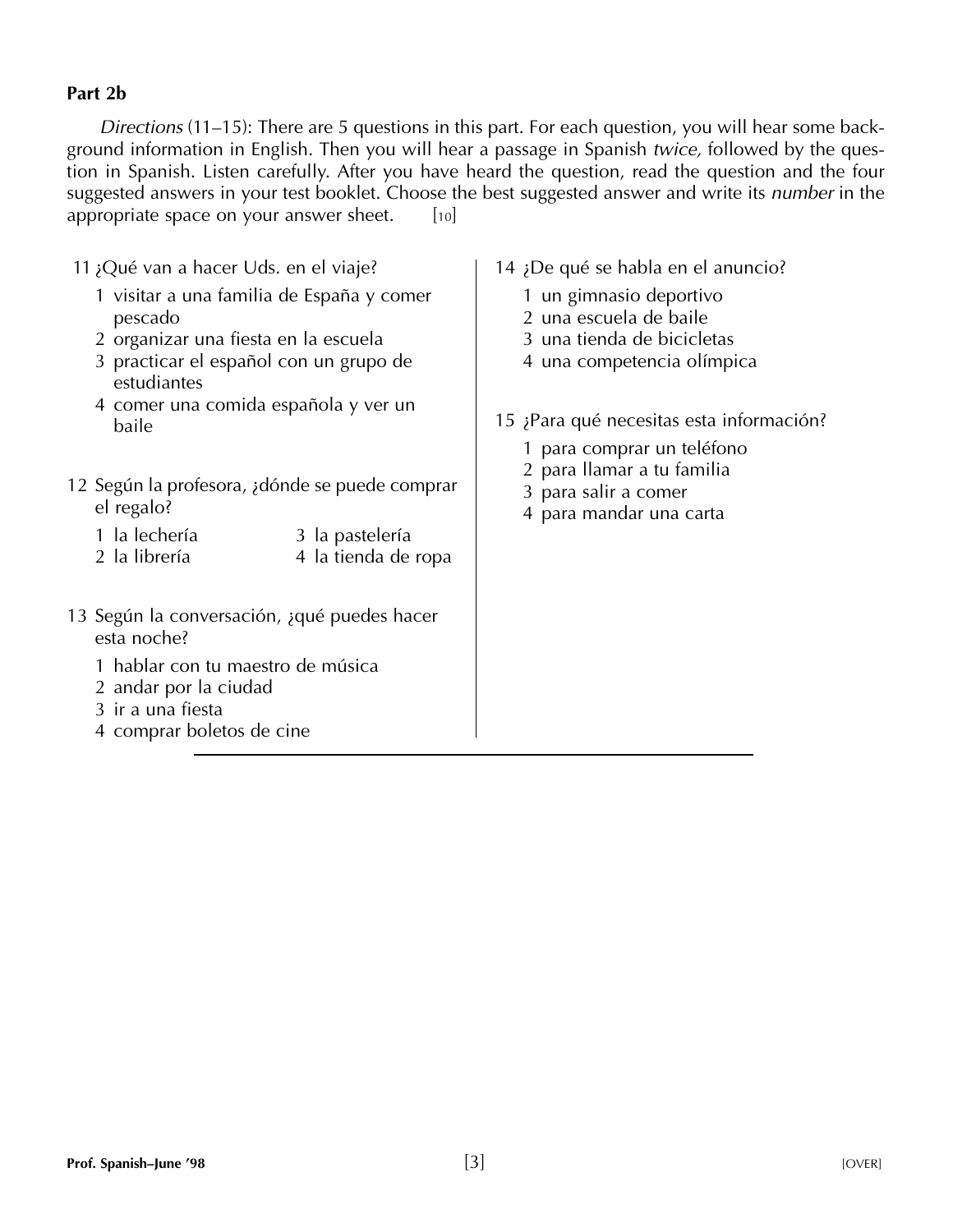#### **Part 2c**

*Directions* (16–20): There are 5 questions in this part. For each question, you will hear some background information in English. Then you will hear a passage in Spanish *twice,* followed by the question in English. Listen carefully. After you have heard the question, read the question and look at the four pictures in your test booklet. Choose the picture that best answers the question and write its *number* in the appropriate space on your answer sheet. [10]

16 Where does your host sister want to go on vacation?



17 What does your friend do before he leaves?



18 What does your friend want?



**Prof. Spanish–June '98** [4]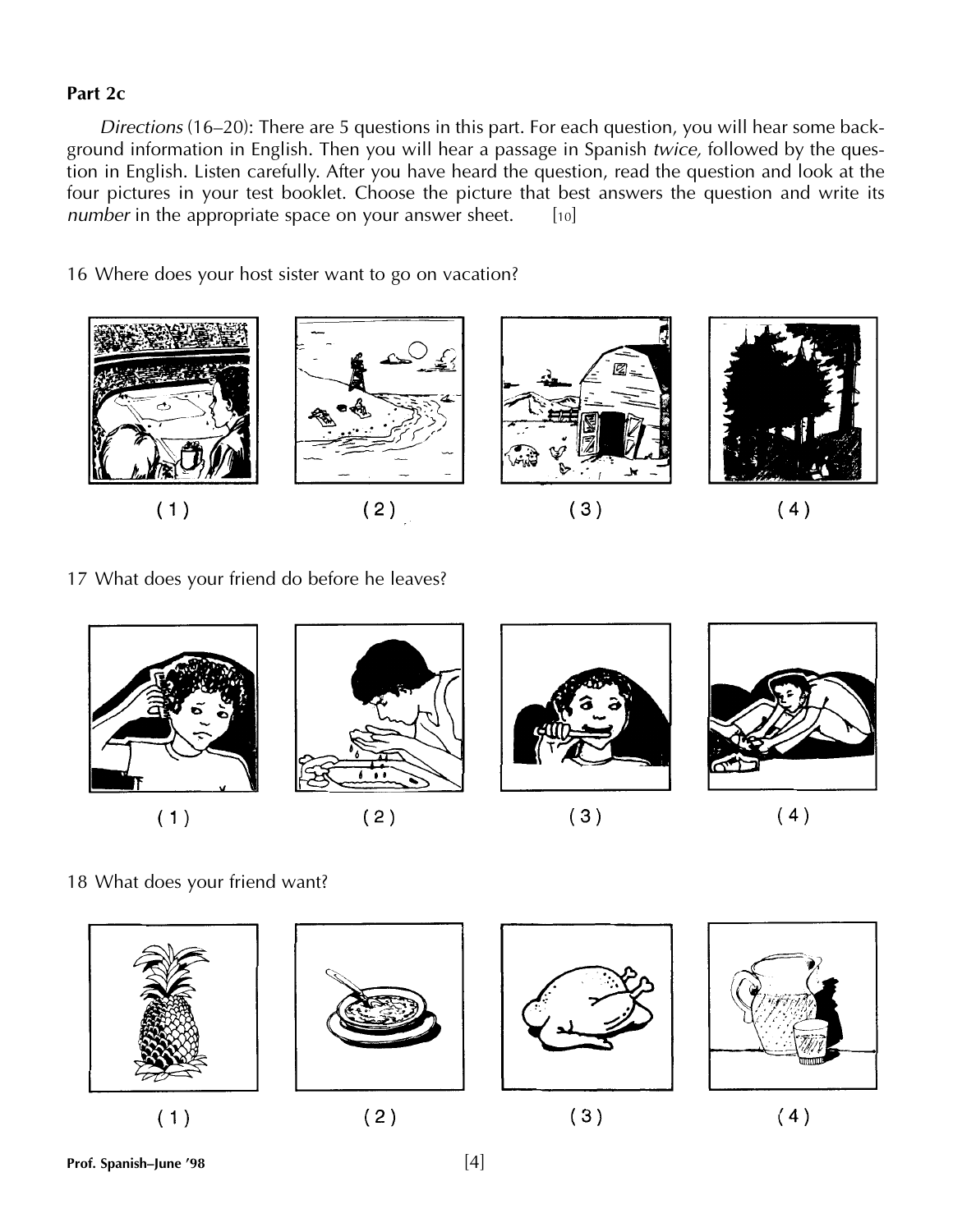### 19 What did your friend receive?



20 What will the weather be like this weekend?

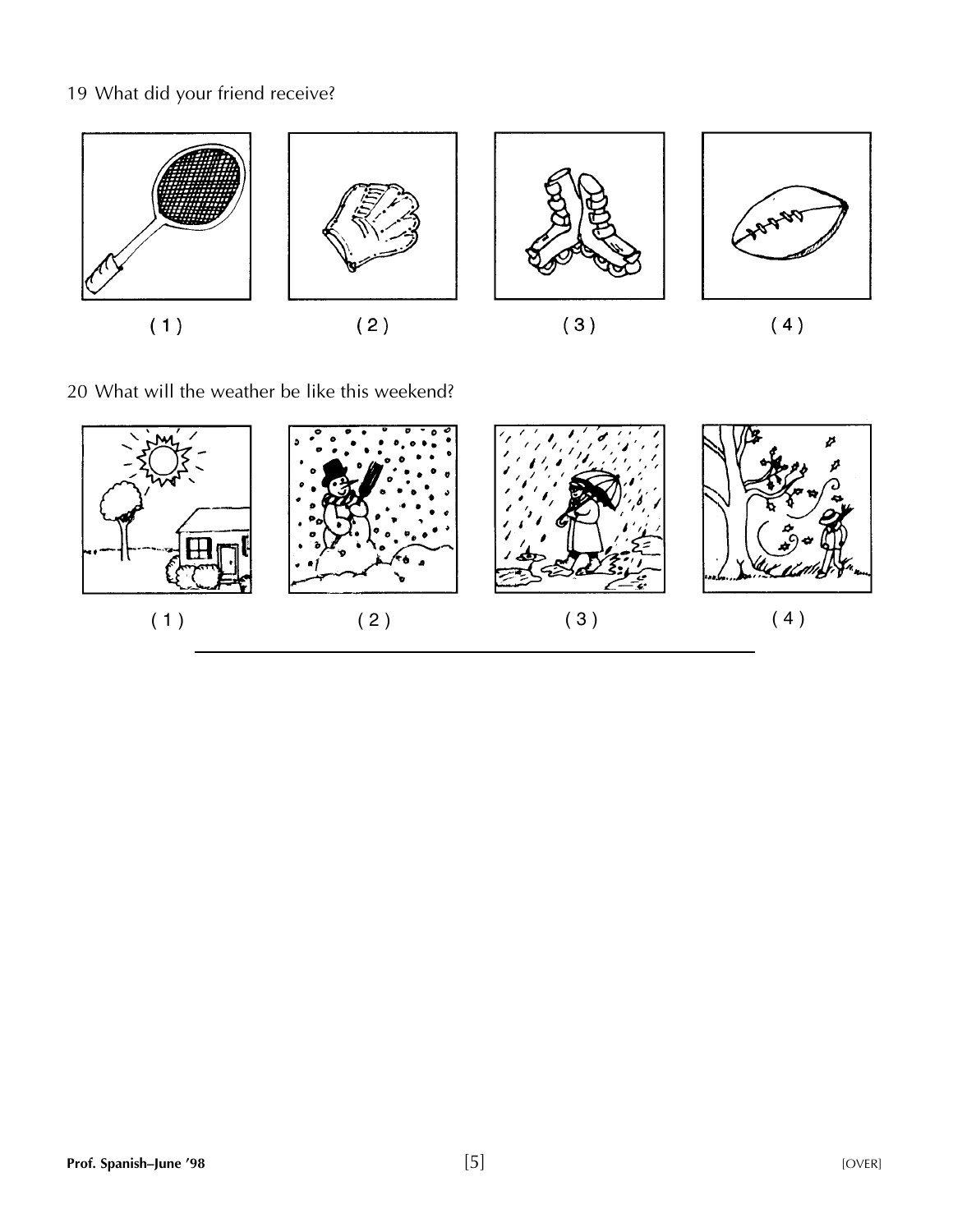#### **Part 3**

#### **Answer all questions in Part 3 according to the directions for Parts 3a and 3b.**

#### **Part 3a**

*Directions* (21–26): There are 6 questions in this part. For each, you must answer a question in English based on a reading selection in Spanish. Choose the best answer to each question and write its *number* in the appropriate space on your answer sheet. [12]



- 21 The people most likely to be interested in this advertisement are those who like to
	-
	- 2 travel around the world 4 play an instrument
	- 1 dine and dance 3 prepare new recipes
		-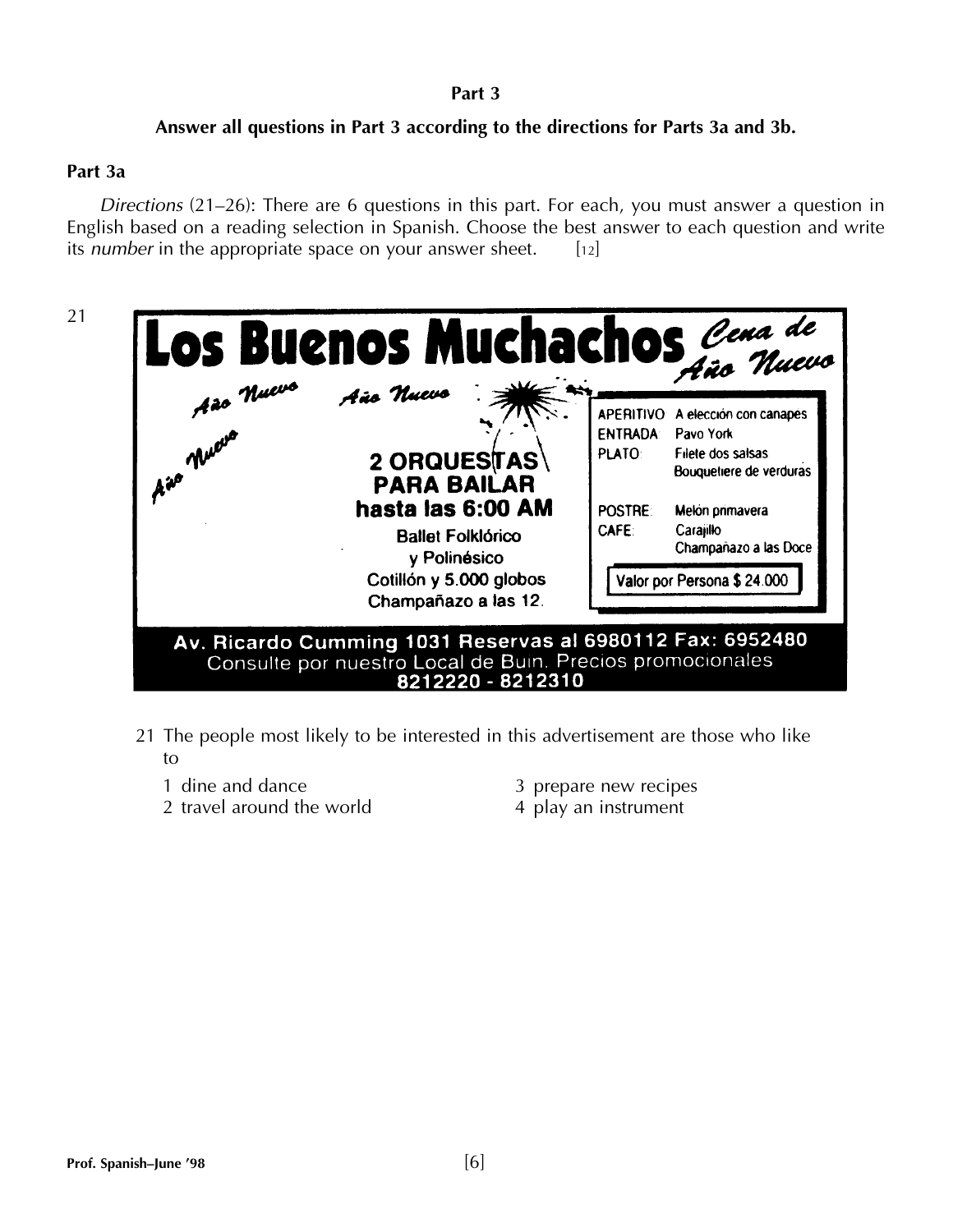

**CURSOS INTENSIVOS \*PINTURA \*DIBUJO \*ESCULTURA \*LITERATURA-ORTOGRAFIA-INGLES \*ARTE PARA NIÑOS** Inscripciones abiertas. Fundación GRACE POLIT. Luis F. Boria 151, teléfonos: 56-85-05

54-91-25 *INIFORLAN* T **ISAMRI NE** IPUTADORES E IMPRESORAS.

#### **INSTITUTO SUPERIOR** "INTEGRACION ANDINA"

Matrículas abiertas para carreras de 2 y 3 años en:

- Secretariado ejecutivo bilingue
- Secretariado ejecutivo español Programación y analisis de sistemas.
- Administración de empresas
- Contabilidad computarizada

**TITULOS REFRENDADOS POR EL MINISTERIO DE EDUCACION.** 



22 What number would you call to take a drawing course?

- 
- (1)  $23-04-35$  (3)<br>(2)  $56-85-05$  (4)

| $(3)$ 54-91-25 |
|----------------|
| $(4)$ 52-49-73 |

23



23 According to this advertisement, people should

- 
- 2 help with their children's studies  $\qquad \qquad$  4 work with their hands
- 1 try to save more money 1 and 3 learn to write more legibly
	-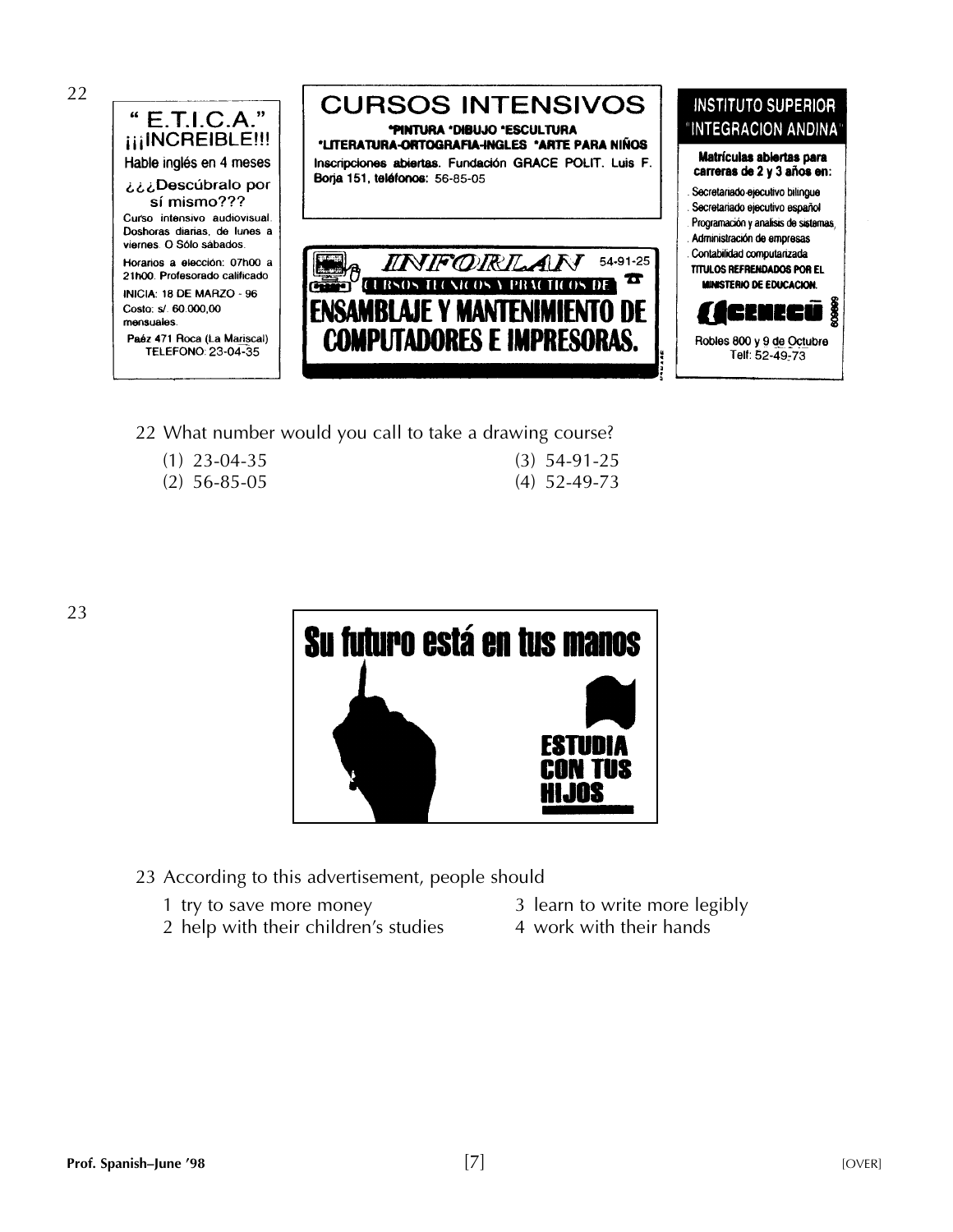#### **CASA Y MUSEO DE EL GRECO - 8**

Situada en el antiguo barrio judío. En comunicación con ella, el Museo, que guarda una importante colección de obras del pintor.

Horas de visita: de 10,00 a 14,00 y de 16,00 a 18,00 horas. Cerrado domingos tarde y lunes todo el día.

- 24 When is this museum closed all day?
	- 1 Saturday 3 Monday
	- 2 Sunday **4 Tuesday**

25

# NO JUEGUE CON LA VIDA DE SU BEBÉ. **VACÚNELO ANTES DE QUE CUMPLA DOS AÑOS DE EDAD.**

Protéjalo contra enfermedades infantiles peligrosas: varicela, difteria, sarampión, tos ferina, tétano, paperas, rubéola, haemophilus influenzae tipo b, hepatitis b, polio.

# **ESPERAR ES LAMENTAR**

PARA MÁS INFORMACIÓN, LLAME GRATIS AL: 1-800-232-0233

- 25 Who would be most interested in this announcement?
	-
	-
	- 1 senior citizens 3 sports enthusiasts
	- 2 college students 4 parents with small children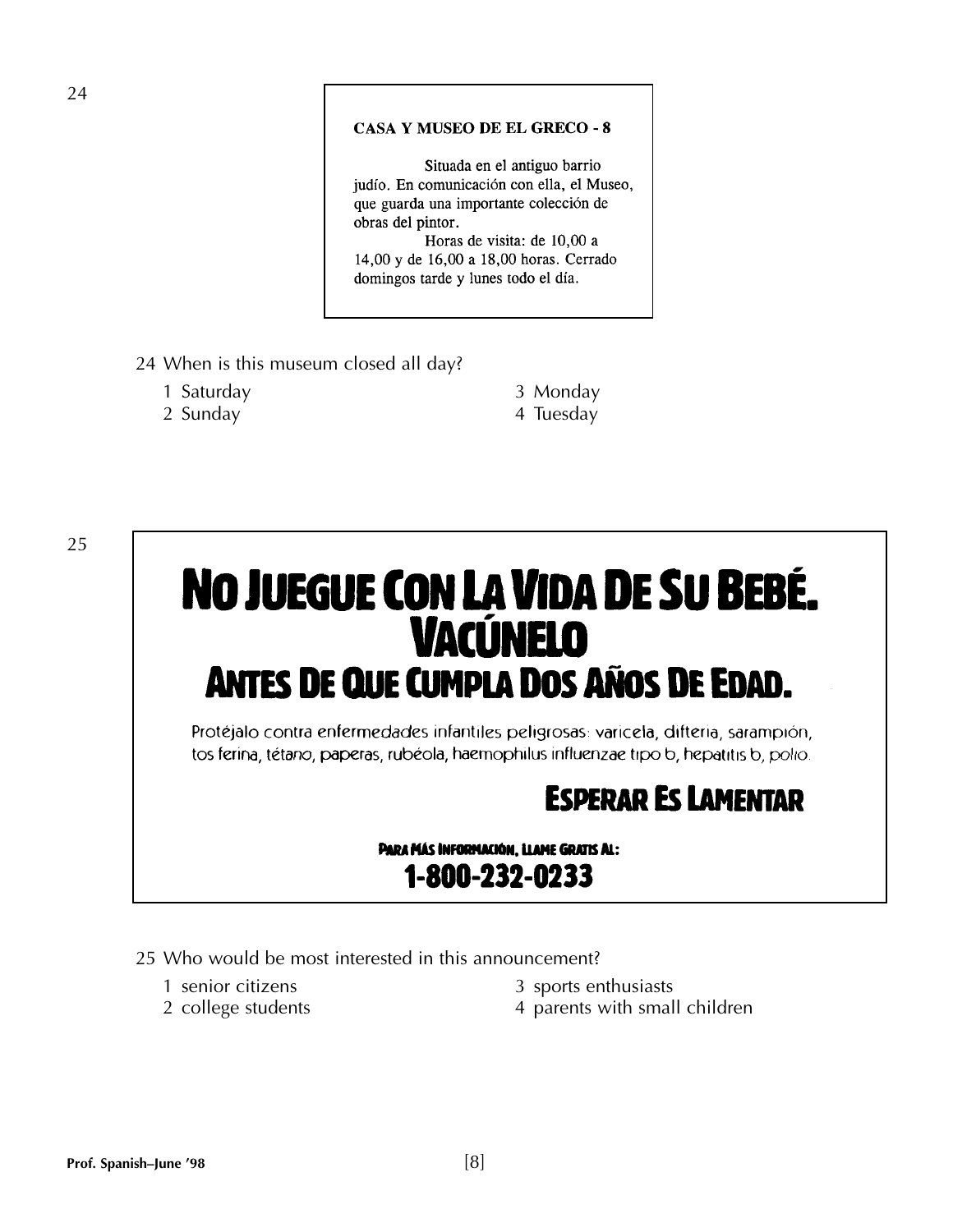

- 26 How would this ticket be used?
	-
	- 1 to travel by train<br>
	2 to travel by airplane<br>
	2 to travel by airplane<br>
	2 to enter a movie the state of the state of the state of the state of the state of the state of the state of the state of the state of the state of t
		-
		- 4 to enter a movie theater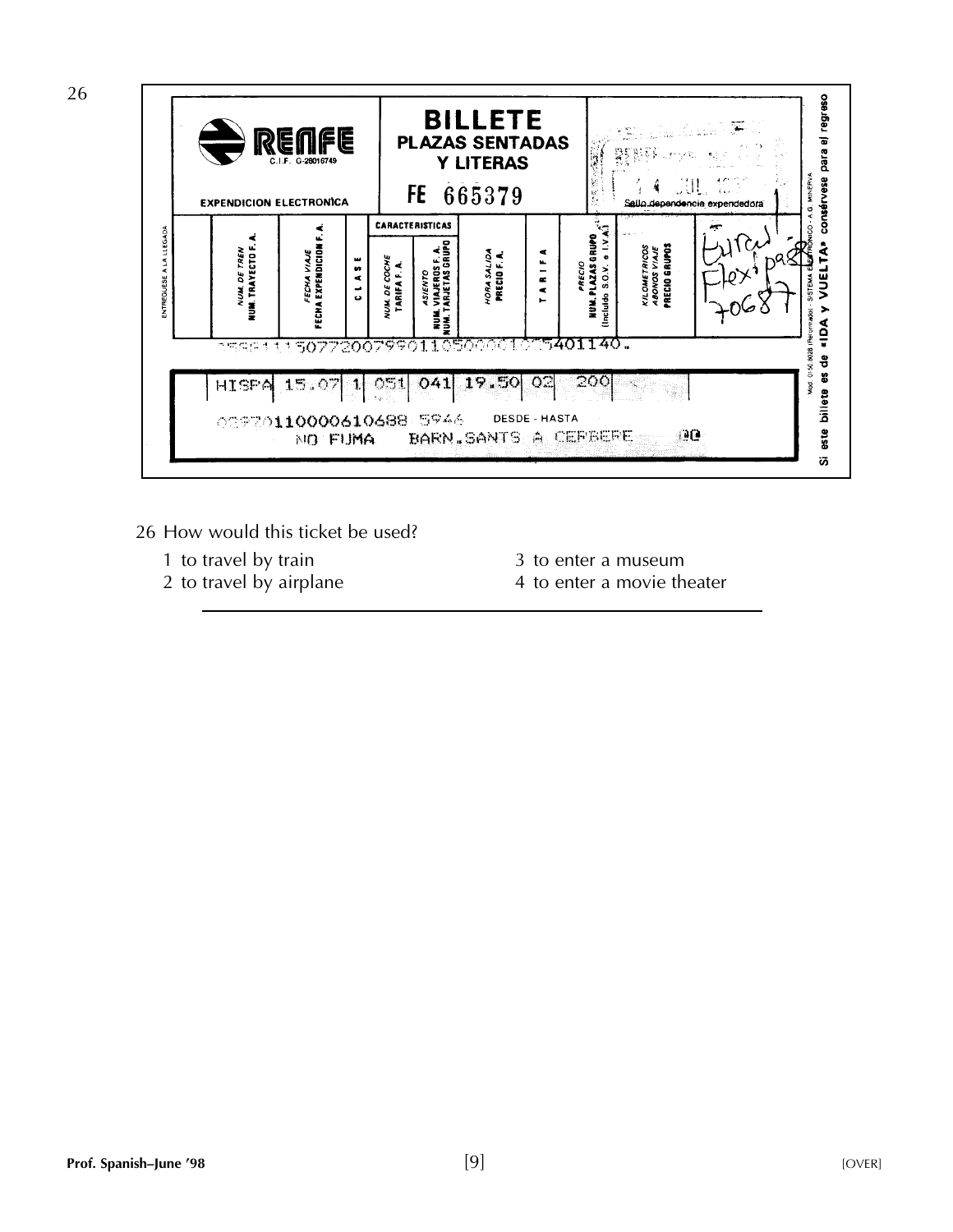#### **Part 3b**

27

*Directions* (27–30): There are 4 questions in this part. For each, you must answer a question in Spanish based on a reading selection in Spanish. Choose the best answer to each question and write its *number* in the appropriate space on your answer sheet. [8]



27 Ud. puede visitar esta oficina si tiene problemas con

| 1 el corazón  | 3 los oídos |
|---------------|-------------|
| 2 el estómago | 4 los ojos  |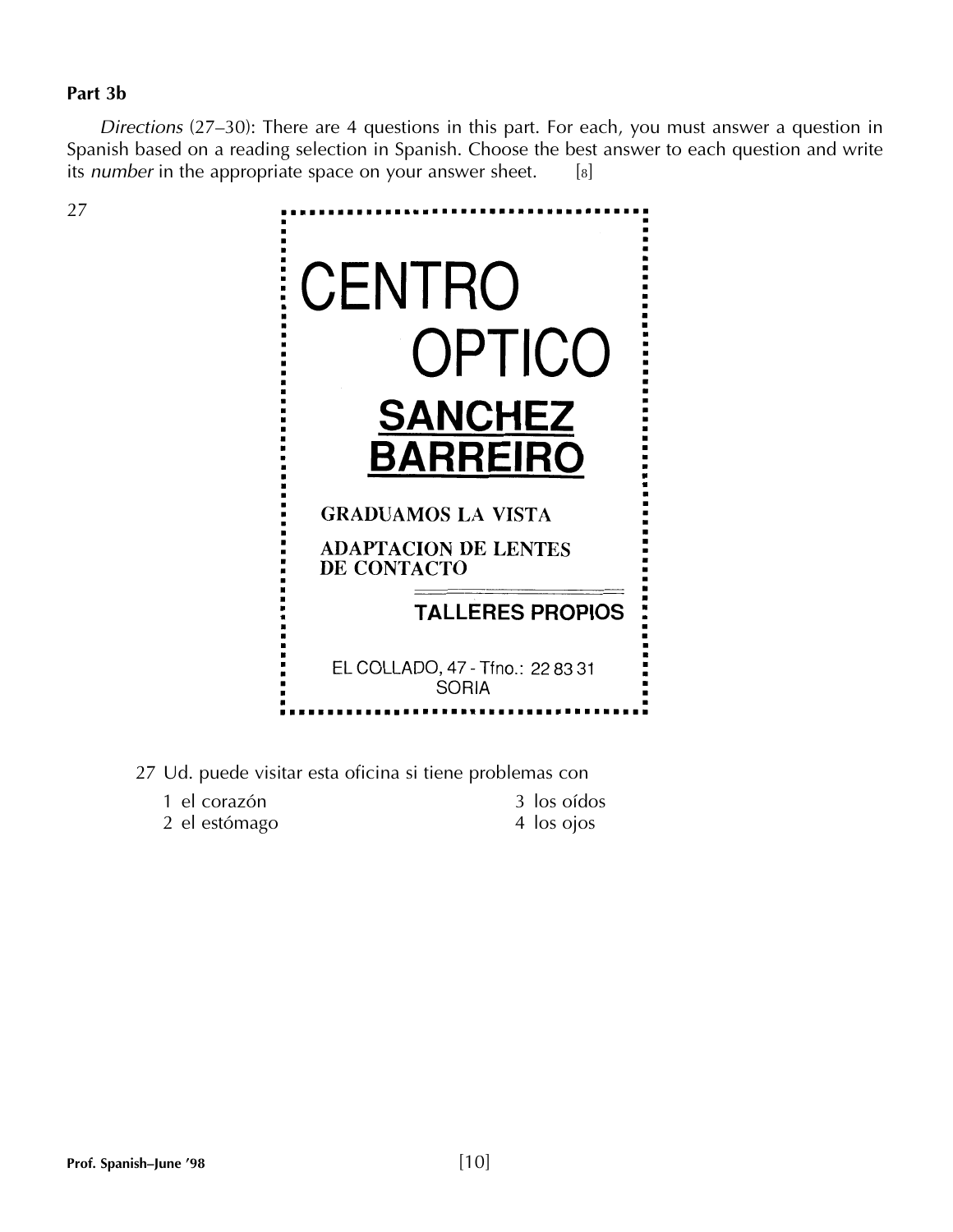#### **SALONES PARA REUNIONES**

**"Salón El Salvador":** Nuestro salón más amplio con acceso directo desde el estacimiento, equipado con escenario y área de terraza. Se puede dividir en dos secciones.

**"Salón Centroamericano":** Situado cerca del área comercial, con sala de espera y bar privado.

**"Salón Presidente":** Localizado en el Lobby, con una terraza con vista de un jardín con muchos árboles.

**"Salón Cuscatlán"**: Situado en las áreas comerciales, excelente para seminarios.

Todas nuestros salones cuentan con un equipo completo para atender convenciones, seminarios, fiestas, etc.

- 28 ¿Cuál salón es perfecto si prefieres ver flores y vegetación?
	- 1 Salón El Salvador 3 Salón Presidente
	- 2 Salón Centroamericano **4 Salón Cuscatlán**
- -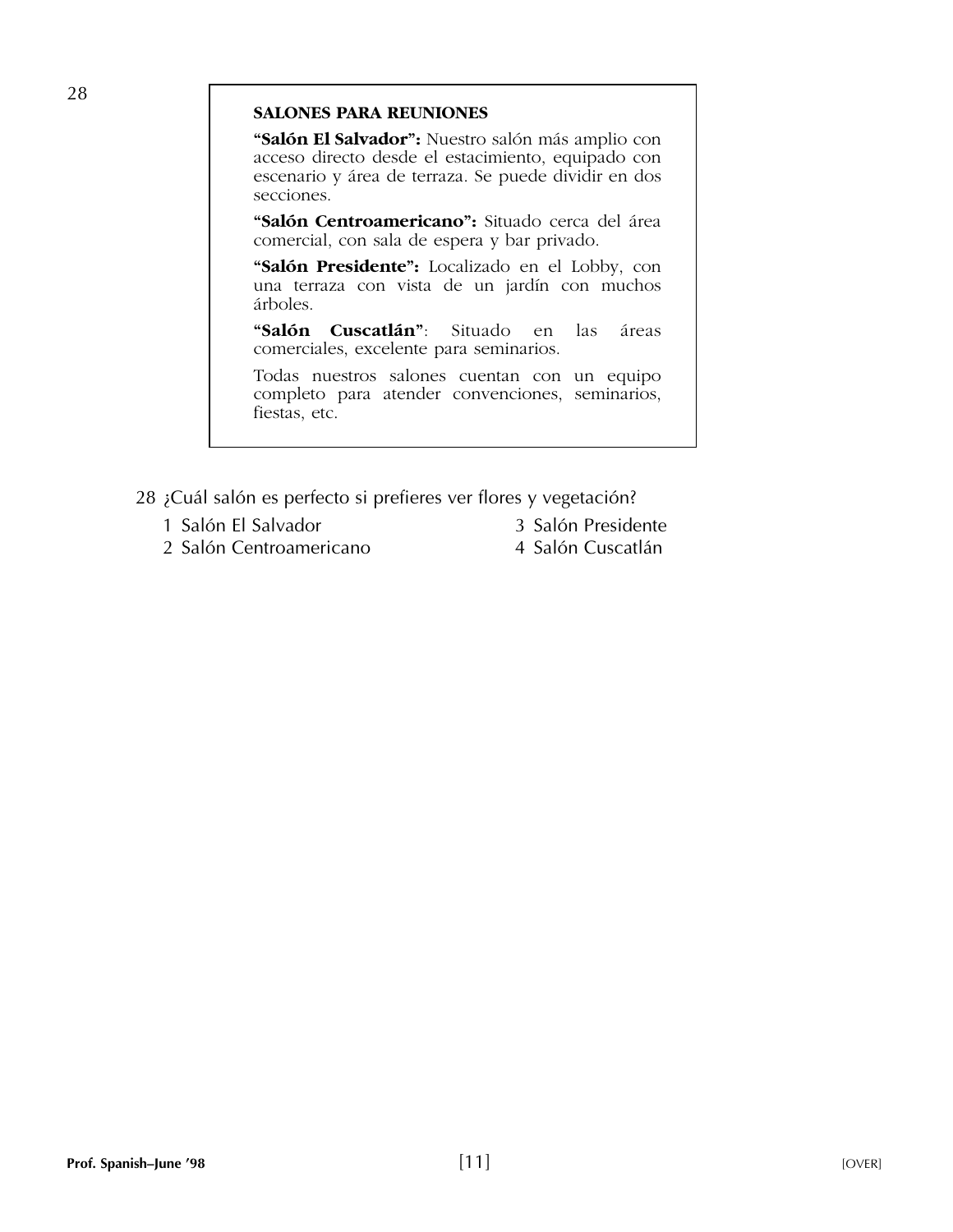#### **CORPORACION TURISTICA, S.A. de C.V. OPERADORA MAYORISTA DE VIAJES**

#### **EL SALVADOR PROGRAMAS DISPONIBLES**

#### **1. TOUR DE LA CIUDAD**

3 HORAS Incluye visita a los sitios de interés en San Salvador. Costo \$13.00 usd. p.p.

#### **2. TOUR PARQUE BALBOA Y PANCHIMALCO** 4 HORAS

Incluye visita al parque Balboa, puerta del Diablo y visita a la pintoresca ciudad de Panchimalco. Costo \$18.00 usd. p.p.

#### **3. TOUR AL CERRO VERDE Y RUINAS DE SAN ANDRES**

8 HORAS Incluye visita al Hotel de Montaña, Almuerzo y visita al sitio arqueológico de San Andrés. Costo \$25.00 usd. p.p.

#### **4. TOUR AL LAGO DE COATEPEQUE Y RUINAS DE SAN ANDRES**

8 HORAS

Incluye visita al hotel del Lago, Almuerzo y vuelta en lancha por el lago. Por la tarde visita al sitio arqueológico San Andrés. Costo \$30.00 usd. p.p.

#### **5. TOUR DE PLAYA**

8 HORAS

Incluye visita al Puerto de La Libertad, Almuerzo en el Club de Playa FISHERMAN y cocktail de mariscos. Costo \$30.00 usd. p.p.

*LAS TARIFAS SON EN US DOLARES EN BASE A INDIVIDUALES. PARA TARIFAS GRUPALES, FAVOR SOLICITAR INFORMACION.*

#### **INSTITUTO SALVADOREÑO DE TURISMO EN TURISMO ESTAMOS TODOS Y TURISMO ES PARA TODOS.**

29 ¿En cuáles programas puedes ver ruinas, montañas y un lago?

| (1) $1 y 2$      | (3) $3 \times 4$ |
|------------------|------------------|
| (2) $2 \times 3$ | (4) 4 y 5        |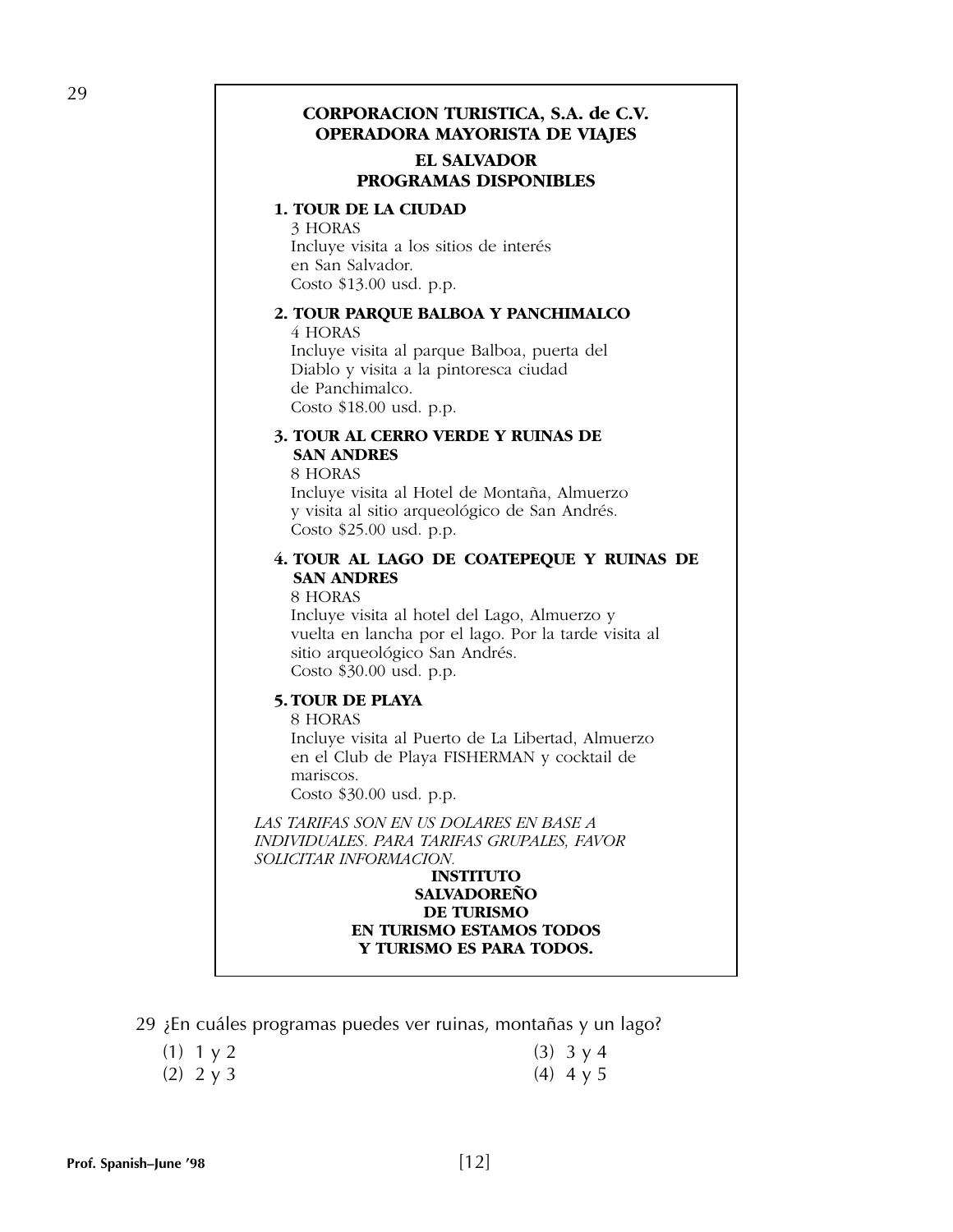

- 30 ¿A quiénes les interesa más este anuncio de viajes?
	- 1 a los recién casados
	- 2 a las personas con hijos menores
	- 3 a los estudiantes universitarios
	- 4 a las personas mayores de cincuenta y cinco años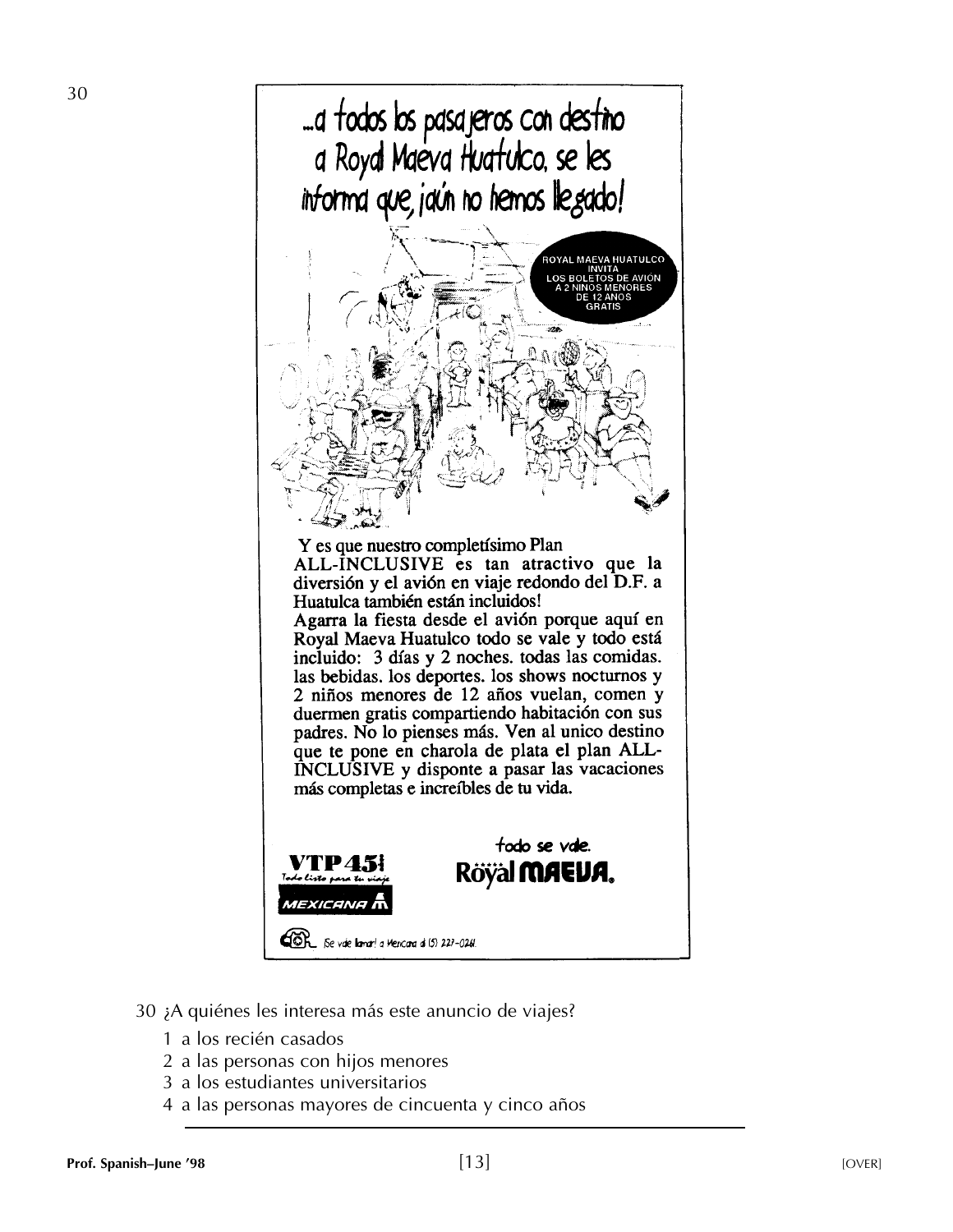#### **Part 4**

#### **Answer all questions in Part 4 according to the directions for Parts 4a and 4b.**

#### **Part 4a**

*Directions* (31–32): In the spaces provided on your answer sheet, write *two* notes in Spanish as directed below. Each note must consist of at least 12 words. [6]

31 Your host mother in Spain is not home. You are going somewhere after school. In Spanish, write a note to your host mother telling her why you will be home late.

*Use the following:*

Date: [no date needed] Salutation: Señora, Closing: Saludos,

#### **The date, salutation, and closing will** *not* **be counted as part of the 12 required words.**

- 32 You just found out that one of your Spanish classmates will be moving and will no longer be going to your school. In Spanish, write a note to your classmate expressing your feelings concerning this news.
	- *Use the following:*

| Date:             | [no date needed]                        |
|-------------------|-----------------------------------------|
|                   | Salutation: [your friend's first name], |
| Closing: Abrazos, |                                         |

**The date, salutation, and closing will** *not* **be counted as part of the 12 required words.**

#### **Part 4b**

*Directions* (33–34): In the spaces provided on your answer sheet, write *two* lists in Spanish as directed below. Each list must consist of four items. No credit will be given for one-word items that are proper names.  $[4]$ 

- 33 You are staying with a host family in Spain and have been asked to help with some housekeeping chores. In Spanish, write a list of four things you could do.
- 34 Your pen pal will be visiting you this summer. In Spanish, write a list of four things he or she should bring.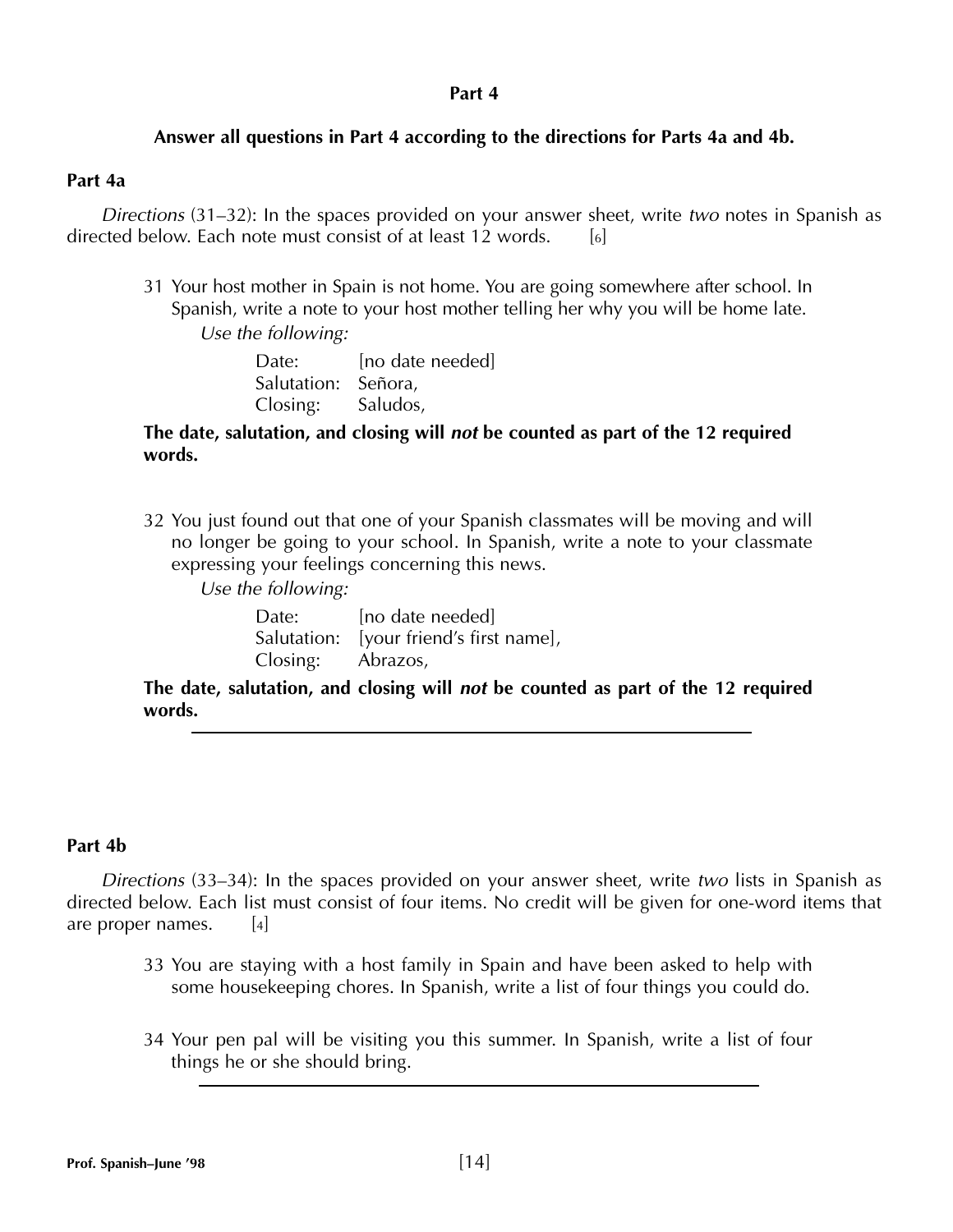| The University of the State of New York<br><b>SECOND LANGUAGE PROFICIENCY EXAMINATION</b> |                            | <b>Credit</b><br>Earned                    |
|-------------------------------------------------------------------------------------------|----------------------------|--------------------------------------------|
|                                                                                           |                            |                                            |
| <b>SPANISH</b>                                                                            |                            |                                            |
|                                                                                           |                            |                                            |
| Monday, June 22, 1998-9:15 a.m.                                                           | Part 3                     |                                            |
|                                                                                           | Part 4                     |                                            |
| <b>ANSWER SHEET</b>                                                                       | <b>TOTAL</b>               |                                            |
| Male                                                                                      | <b>Minimum</b><br>to pass. | number<br>of<br>credits needed for student |
|                                                                                           |                            | (Check one.)                               |
|                                                                                           | $85 \quad 65 \quad$        |                                            |
|                                                                                           | Rater's<br>Initials        |                                            |
| Answer all questions on this test. Use only black or blue ink on this answer sheet.       |                            |                                            |

| Part 2                   |           |                |        |  |
|--------------------------|-----------|----------------|--------|--|
| 2a                       |           | 2 <sub>b</sub> | 2c     |  |
| 1                        | $6 \dots$ | $11$           | $16$   |  |
| 2                        | $7$       | $12$           | $17$   |  |
| 3                        | 8         | 13             | $18$   |  |
| $4$                      | $9$       | $14$           | $19$   |  |
| $5 \dots \dots$          | $10$      | $15$           | $20$   |  |
| Part 2<br><b>Credit:</b> |           |                |        |  |
|                          | Part 3    |                |        |  |
| 3a                       |           | 3 <sub>b</sub> |        |  |
| 21                       | 24        | $27$           | 29     |  |
| 22                       | 25        | 28             | 30     |  |
| 23                       | $26$      |                |        |  |
|                          |           |                | Part 3 |  |

**Tear Here**

Tear Here

 $-11111111$ 

**Tear Here**

Tear Here